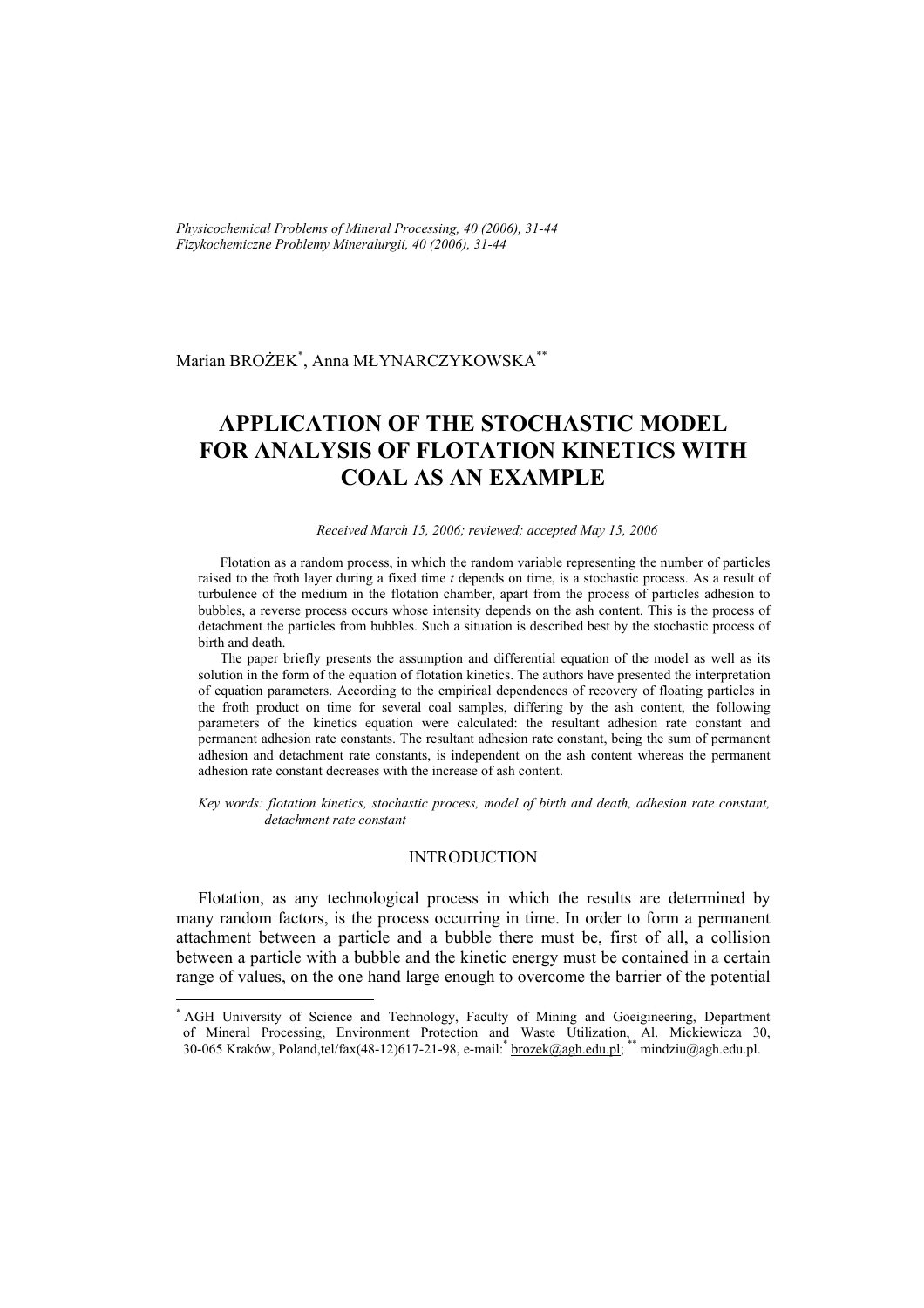of the particle-bubble interaction and, on the other, little enough to make this connection stable. In other words, not to detach the particle from the bubble. Both the particle-bubble collision and the value of particle kinetic energy are of random character.

As it can be seen, the permanent particle-bubble connection is determined by a set of random events whose probabilities affect the velocity of the process course. The higher probability, the faster is the flotation process.

Kinetics, i.e. the course of the process in time, results not only from the statistical character of phenomena occurring on the phase boundaries but also from the successive inflow of free surface into the flotation system on which the adhesion of mineral particles in the form of air bubbles occurs and which, among others, limits the velocity of the process course.

Many authors dealt with the problem of flotation kinetics: (Zuniga 1935, Schuhmann 1942, Sutherland 1947, Beloglazov 1947, Pogorelyj 1961a,b, 1962, Bushell 1962, Imaizumi and Inoue 1963, Melkich 1963a, 1963b, 1964, Tomlinson and Fleming 1963, Bogdanov et al., 1964, Bogdanov et al., 1964, Volin and Swami 1964, Zeidenberg et al., 1964, Harris and Rimmer 1966, Loveday 1966, Tille and Panu 1968, Inoue and Imaizumi 1968, Kapur and Mehrotra 1973, 1974, Mehrotra and Kapur 1974, Mehrotra and Kapur 1975, Trahar and Warren 1976, Collins and Jameson 1976, Harris 1978, Maksimov and Jemelianov 1983, Xu Changlian 1985, Szatkowski and Freyberger 1985, Vanangamudi and Rao 1986, Laskowski et al., 1991, Varbanov et al., 1993, Lazic and Calic 2000).

In a way, there is an analogy between the mechanism of chemical reaction and the mineralization of the air bubble in the flotation process. Therefore, the flotation kinetics is described by the equation analogical to the equation of kinetics of chemical reaction.

Zuniga (1935) was the first who applied the differential equation of kinetics of chemical reaction to the description of kinetics of batch flotation. It can, in its general form, be written as follows:

$$
\frac{dC}{dt} = -k C^n \tag{1}
$$

where:  $C(t)$  – concentration of floating particles remaining in the flotation chamber up to the moment  $t$ ;  $k -$  flotation rate constant;  $n -$  constant characterizing the order character of the process (order of flotation kinetics).

The flotation rate constant, occurring in this equation, is a macroscopic parameter which should contain information about the process affecting factors. This information is recorded by the models of flotation rate constant which determines the process kinetics.

Equation (1) is the equation of flotation kinetics of particles which are homogeneous in their surface properties, i.e. equal-floating particles which possess the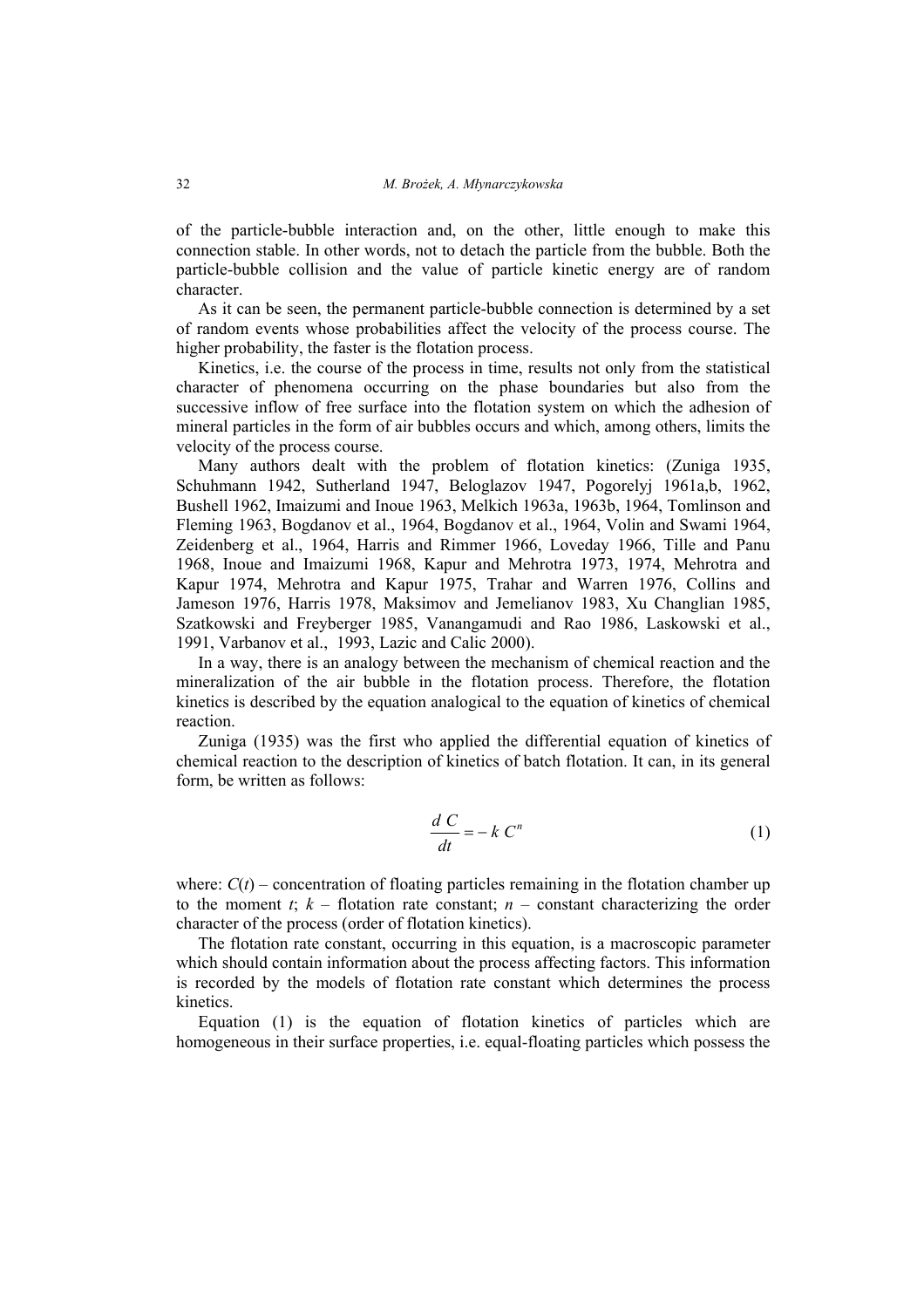same value of the flotation rate constant. After solving equation (1) for  $n = 1$  and calculating the recovery of floatable particles to the froth product, the following expression is obtained:

$$
\varepsilon(t) = 1 - \exp(-k \ t) \tag{2}
$$

As it results from equation (2), after long flotation time (theoretically infinitely long), all floating particles in the given physicochemical conditions will have been floated out. It is known from experience that flotation is a kinetic and thermodynamic phenomenon (Drzymala, 2001). It means that the value of recovery after a long time of flotation, especially for larger and difficult to float particles, is smaller than 1. There are no analogical cases in the kinetics of chemical reaction.

After imposing the following boundary condition upon equation (2):

$$
\lim_{t \to \infty} \varepsilon(t) = \varepsilon_{\infty} \tag{3}
$$

the dependence of recovery on time is expressed by the function:

$$
\varepsilon(t) = \varepsilon_{\infty} \left[ 1 - \exp(-k \ t) \right] \tag{4}
$$

Formula (4) represents a general form of kinetics equation of the  $1<sup>st</sup>$  order. In such a concept this is a determinist model. The parameters of this model are empirical constants. The notion of equilibrium recovery  $\varepsilon_{\infty}$  was introduced into the model of chemical reaction as a second parameter to readjust the model to empirical dependences. There were no theoretical premises in the construction of the basic equation of kinetics which could justify such a step. The equation of the process of birth and death is such an equation of kinetics, known in the theory of stochastic processes (Bailey 1964), the solution of which comprises all the subprocesses present in mineralization of bubbles.

# STOCHASTIC MODEL OF KINETICS OF BATCH FLOTATION

In the stochastic model the number of particles  $N(t)$  raised to the froth level up to time *t* is the random variable depending on time. From the point of view of theory of stochastic processes the model based on the kinetics of chemical reaction is a pure birth process. The particles which were subjected to adhesion to bubbles are not able to return to the phase of suspension.

As a result of turbulence of medium in the flotation chamber, despite the process of adhesion of particles to bubbles, there is a reverse process of lower intensity, i.e. the process of detachment the particles from the air bubbles (Mika and Fuerstenau 1968, Schulze 1977, Woodburn et al.*,* 1971, Schulze 1992, Maksimov and Emelianov 1983,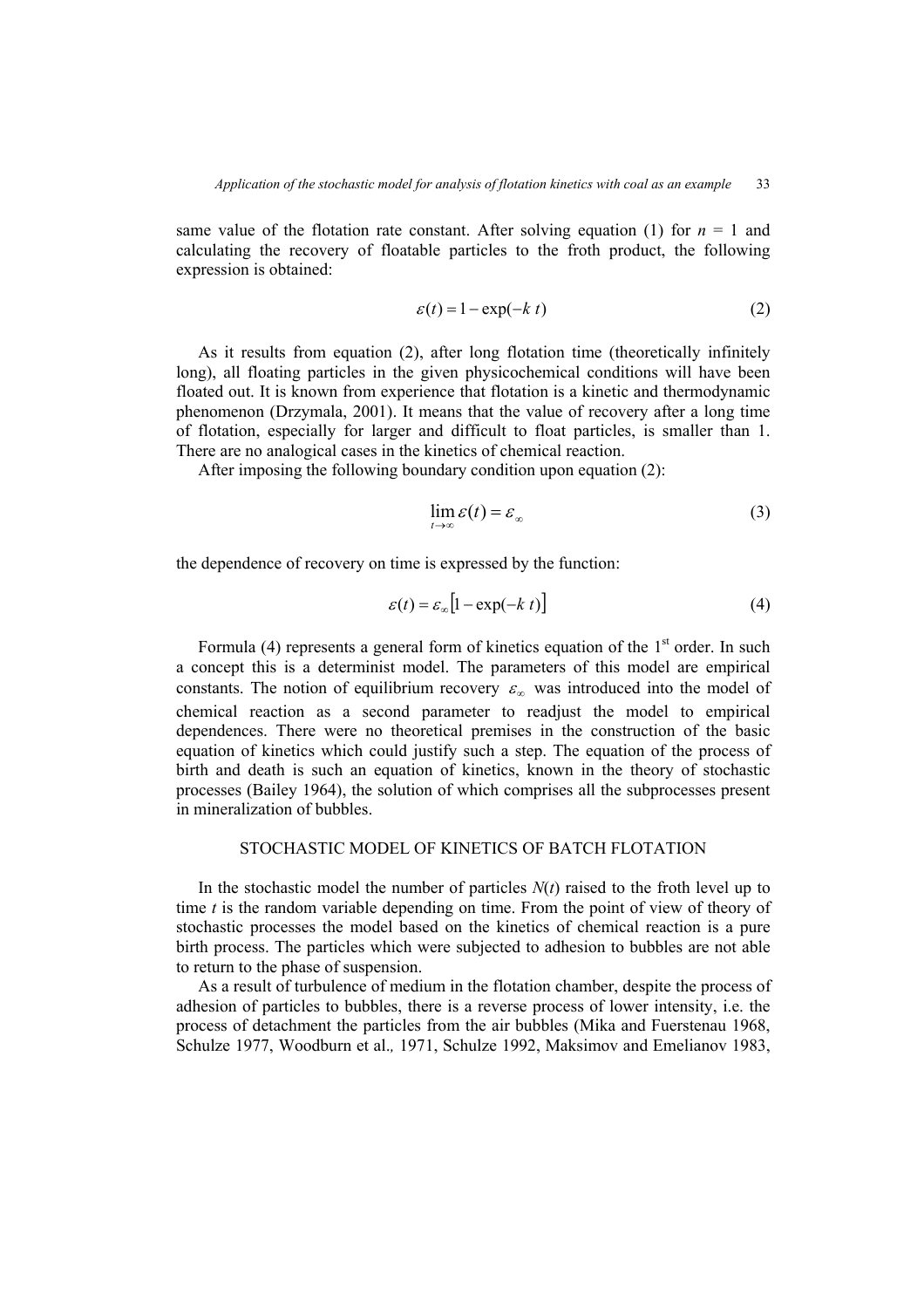Geidel 1985, Honaker and Ozsever 2003). The process of birth and death is a model which describes such a process.

The model of the process of birth and death was applied and solved mathematically by Litwiniszyn (1966) for the description of kinetics of the colmatage process. In this process the particles of solids, present in the liquid, are being caught in the porous medium as a result of surface interactions of this medium with particles. Here two sub-processes may appear: adhesion to the porous body and detachment resulting from interactions with the flowing liquid.

The process of ion flotation (Stachurski 1970) and the process of wet magnetic separation (Siwiec 1982) run according to the model of birth and death. If the state of system in which *l* particles are attached to bubbles is marked as  $E_l$  and the state in which  $l+1$  particles are attached is marked as  $E_{l+1}$ , in the process of birth and death, the transitions from  $E_l$  to  $E_{l+1}$  and  $E_l$  to  $E_{l-1}$  are possible.

For the transition from  $E_l$  to  $E_{l+1}$  the function of intensity of the adhesion process  $\lambda(l)$  is formed whereas for the transition from the state  $E_l$  to  $E_{l-1}$  the function of intensity of the detachment process  $\mu(l)$  is formed, according to the following formulas:

$$
\lambda(l) = \lambda_o(n_o - l) \tag{6a}
$$

$$
\mu(l) = \mu_o \ l \tag{6b}
$$

where:  $n<sub>o</sub>$  – number of particles floating in the floatation chamber in the moment  $t = 0$ ;  $\lambda_o$  and  $\mu_o$  – certain constants. Thus the intensity of the adhesion process is proportional to the number of particles remaining in the free state  $(n_0 - l)$ , while the intensity of the process of detachment is proportional to the number of particles attached to bubbles (*l*). Probability  $P<sub>i</sub>(t)$  that at the moment *t* there are *l* particles attached to bubbles is fulfilled by the following system of differential equations (Litwiniszyn 1966):

$$
\frac{dP_l(t)}{dt} = -[\lambda_o(n_o - l) + \mu_o l]P_l(t) + \lambda_o(n_o - l + 1)P_{l-1}(t) + \mu_o(l + 1)P_{l+1}(t) \tag{7}
$$

while  $l = 1, 2, \ldots, n_{o}$ . Equations (7) has the following solution:

$$
P_{l}(t) = \left(\frac{n_o}{l}\right) \frac{l}{\left(\lambda_o + \mu_o\right)^{n_o}} \left[ (\mu_o + \lambda_o) e^{-(\lambda_o + \mu_o)t} \right]^{n_o - l} \left[ 1 - e^{-(\lambda_o + \mu_o)t} \right]^{l}
$$
(8)

The average value of the random variable *N*(*t*) is: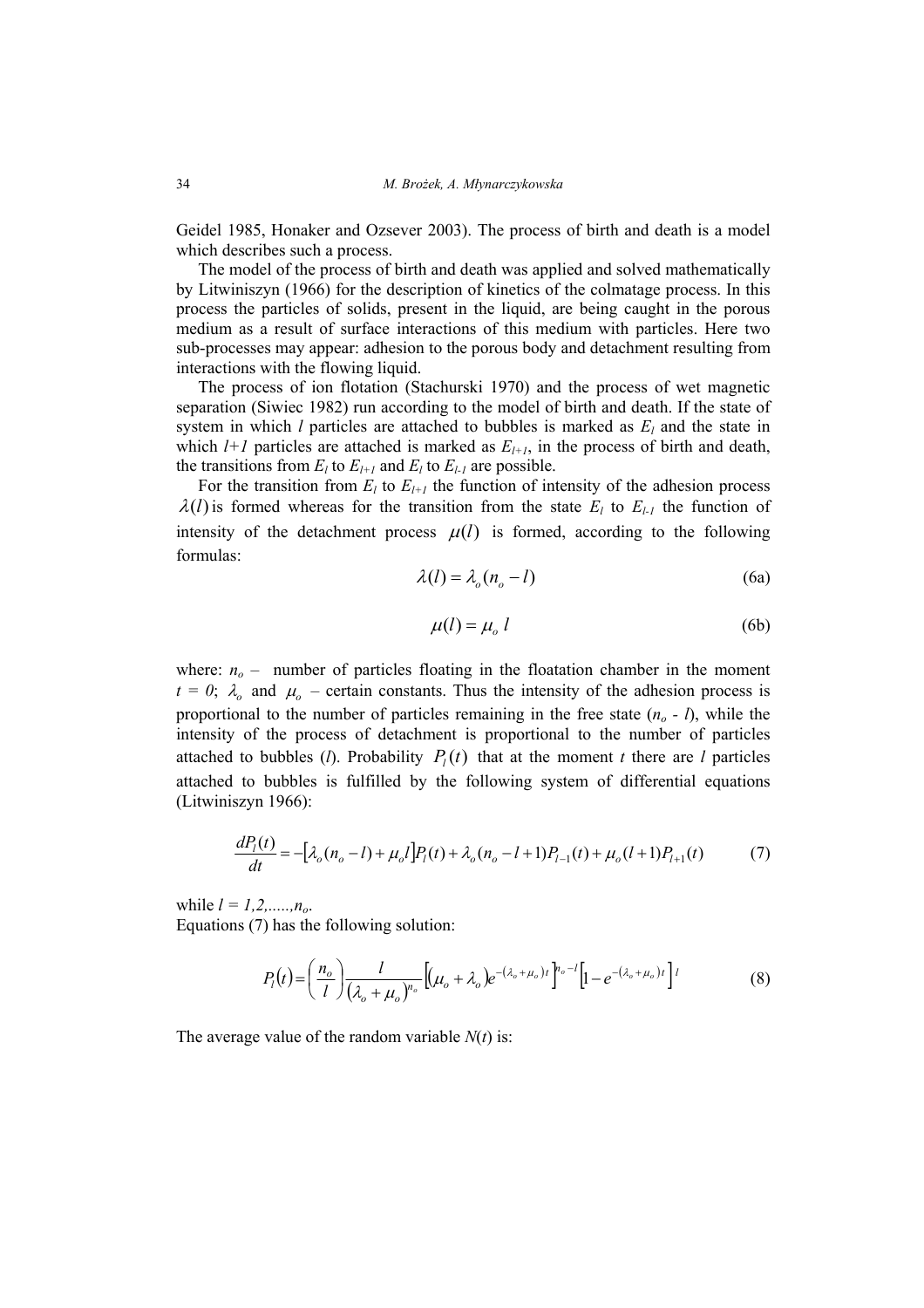$$
E[N(t)] = \sum_{l=0}^{n_o} l P_l(t) = \frac{n_o \lambda_o}{\lambda_o + \mu_o} \left[ 1 - e^{-(\lambda_o + \mu_o)t} \right]
$$
(9)

Accordingly, the recovery of particles raised to the froth layer is expressed by the formula:

$$
\varepsilon(t) = \frac{E[N(t)]}{n_o} = \frac{\lambda_o}{\lambda_o + \mu_o} \left[ 1 - e^{-(\lambda_o + \mu_o)t} \right]
$$
(10)

The form of this formula is analogical to formula (4) while  $\sigma$   $\sigma$   $\mu_o$ *o*  $\lambda_{\alpha} + \mu_{\alpha}$  $\varepsilon_{\infty} = \frac{\lambda_o}{\lambda_o + \mu_o}$  and

 $k = \lambda_0 + \mu_0$ . It can be said that the constants  $\lambda_0$  and  $\mu_0$  are, respectively, the constants of the process of adhesion and detachment of particles from the air bubbles. These constants can be calculated from formula (10) because:

$$
\lim_{t \to \infty} \varepsilon(t) = \frac{\lambda_o}{\lambda_o + \mu_o} = \varepsilon_{\infty} \tag{11}
$$

$$
\left. \frac{\partial \varepsilon(t)}{\partial t} \right|_{t \to 0} = \lambda_o \tag{12}
$$

Matching the empirical dependence to the model one it is possible to evaluate the values of the processes of adhesion and detachment under given physicochemical and hydrodynamic conditions in the flotation chamber.

# A PHYSICAL INTERPRETATION OF THE BIRTH AND DEATH MODEL **CONSTANTS**

It results from formula (4) of recovery of a useful mineral in the froth product for  $\varepsilon_{\infty}$  = 1 that after the appropriately long time (theoretically infinitely long) the whole floatable mineral will be transferred to the froth product (all particles connected with the air bubbles will find their way to the froth product). The flotation rate constant is:

$$
\frac{d\varepsilon}{dt}\left(t=0\right) = k\tag{13}
$$

A comparison of this formula to formula (12) leads to the conclusion that in the case of flotation without detachment the flotation rate constant is equivalent to the resultant adhesion rate constant. All the particles attached to the air bubbles will pass to the froth product. None of them will be detached from the flotation aggregate.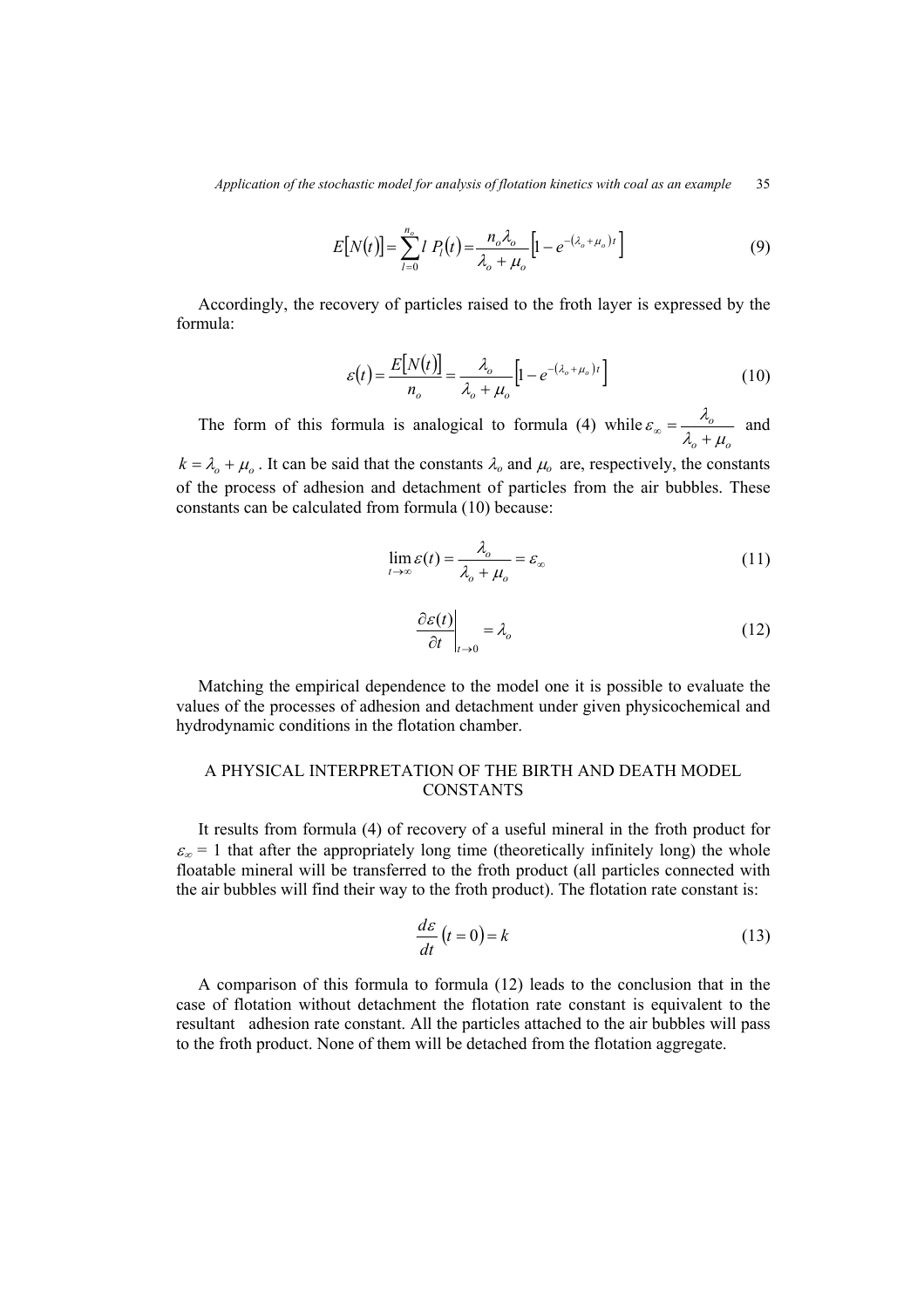From formula (4) for  $\varepsilon_{\infty} = 1$  the flotation rate constant and, at the same time, the resultant adhesion rate constant is:

$$
k = \frac{1}{1 - \varepsilon} \frac{d\varepsilon}{dt} \approx \frac{1}{1 - \varepsilon} \frac{\Delta \varepsilon}{\Delta t}
$$
 (14)

Since

$$
\varepsilon = \frac{l}{n_o} \quad \text{and} \quad \Delta \varepsilon = \frac{\Delta l}{n_o} \tag{15}
$$

then

$$
k = \frac{\Delta l}{\Delta t (n_o - l)} = S_b \frac{l_c}{\Delta t (n_o - l)} \frac{\Delta l}{S_b l_c} = S_b P_c P_a \tag{16}
$$

where :  $n<sub>o</sub>$  – initial number of floatable particles in the flotation chamber;  $l$  - number of particles attached to the air bubbles up to the time *t*; ∆*l* - number of particles attached to the bubbles in the time  $\Delta t$ ;  $l_c$  - number of particles colliding with the bubble in the unit time;  $S_b$  -total surface of bubbles passing through the surface unit of the cross-section of the flotation machine in the time unit;  $P_c$  and  $P_a$  – probabilities of collision and adhesion, respectively,:

$$
P_c = \frac{l_c}{\Delta t (n_o - l)} \quad P_a = \frac{\Delta l}{S_b \ l_c} \tag{17}
$$

The condition of adhesion to occur is the collision between a particle and a bubble. Thus, the resultant adhesion rate constant is the product of probability of collision and probability of adhesion on the surface of air bubbles flowing through the surface unit of the cross-section of the flotation chamber in the time unit. Resultant adhesion is therefore a number of all particles which were instantaneously or permanently attached to the bubbles surfaces. A part of them will be detached as a result of turbulent movements of the medium. Consequently, the number of particles attached permanently to the bubble surface is the difference between the total number of particles attached to bubbles and the number of particles detached from them. The particles attached permanently will be raised to the froth product. Therefore, in the case of the model of flotation, with respect to the process of particle detachment from the bubble surfaces, the following scheme of the process of adhesion (in the sense of balance of the number of particles) can be assumed:

$$
Permanent adhesion = resultant adhesion - detachment
$$
\n(18)

As it results from the above scheme and formula (10), the constant  $\lambda_o$  denotes the permanent adhesion rate constant whereas the flotation rate constant *k* is the resultant adhesion rate constant.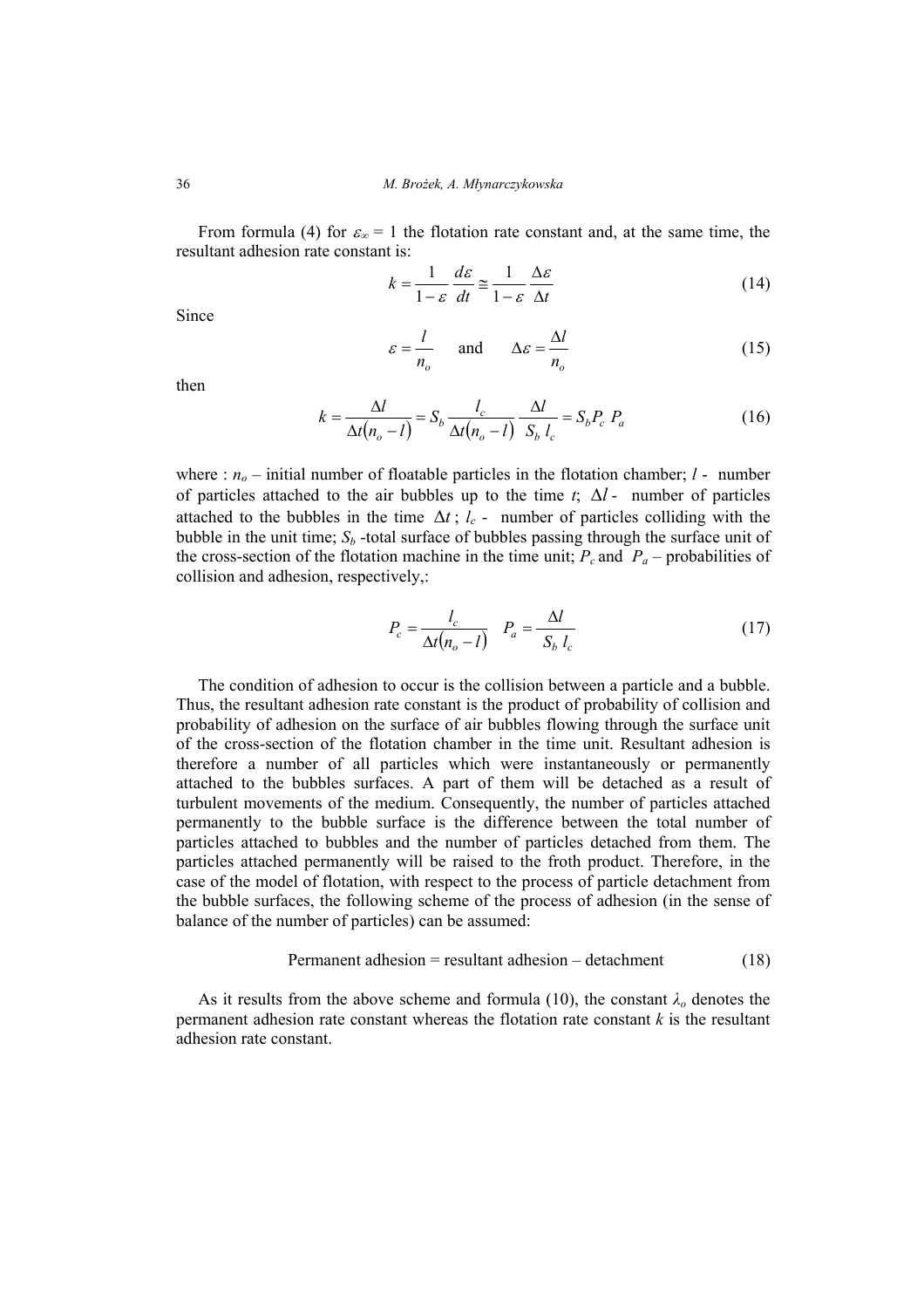It is an obvious fact that such particles are detached which were previously subjected to adhesion to the bubble. Therefore the detachment rate constant will be the product of the resultant adhesion rate constant  $k$  and probability of detachment,  $P_d$ :

$$
\mu_o = k P_d = S_b P_c P_a P_d \tag{19}
$$

On the other hand, according to scheme (18), the constant of permanent adhesion rate constant is :

$$
\lambda_o = k - \mu_o = S_b \ P_c \ P_a - S_b \ P_c \ P_a \ P_d = S_b \ P_c \ P_a (1 - P_d) \tag{20}
$$

Applying formulas (20) and (19) it is possible to calculate the value of equilibrium recovery,

$$
\varepsilon_{\infty} = \frac{\lambda_o}{\lambda_o + \mu_o} = \frac{S_b \ P_c \ P_a (1 - P_d)}{S_b \ P_c \ P_a} = 1 - P_d \tag{21}
$$

Thus,  $P_d$ ,  $\lambda_o$  and  $\mu_o$  can be determined from the empirical dependence  $\varepsilon(t)$ . This fact creates an additional tool for studying the basis of the process of mineralization of air bubbles in the mass process.

## EXPERIMENTAL

#### METHOD OF SAMPLES PREPARATION

Coal of the special seam (type 33) of the Piast Mine was used which was crushed in the roller crusher below 0.5 mm. The wet screen analysis was applied, obtaining the particle size fractions (0.5-0.4), (0.4-0.315), (0.315-0.2), (0.2-0.1) mm. After drying, each size fraction was subjected of float and sink analyses. The analysis was carried out in the solution of zinc chloride. Narrow density fractions (-1.35), (1.35-1,5), (1.5- 1.7),  $(1.7-1.8)$ ,  $(1.8-2.0)$  and  $(+2.0)$  Mg/m<sup>3</sup> of size fraction were obtained as products of separation. The narrow size fraction-density fractions were stored in vacuum to limit the oxidation of coal surface and next then were used for research. Ash content was determined in every sample.

# DETERMINING THE FLOTATION KINETICS

Flotation experiments for coal were performed at room temperature in the Denver laboratory apparatus of 1 dm<sup>3</sup> capacity with the constant rotor speed 2020 rpm and the fixed air flow-rate (Mlynarczykowska, 2004). The content of solids was the same in all experiments and was  $80 \text{ g/dm}^3$ . Such conditions ensured the constant amount and size of air bubbles in the chamber with limited turbulence of flotation pulp caused by the rotor. Low concentration of flotation pulp was used for practical reasons because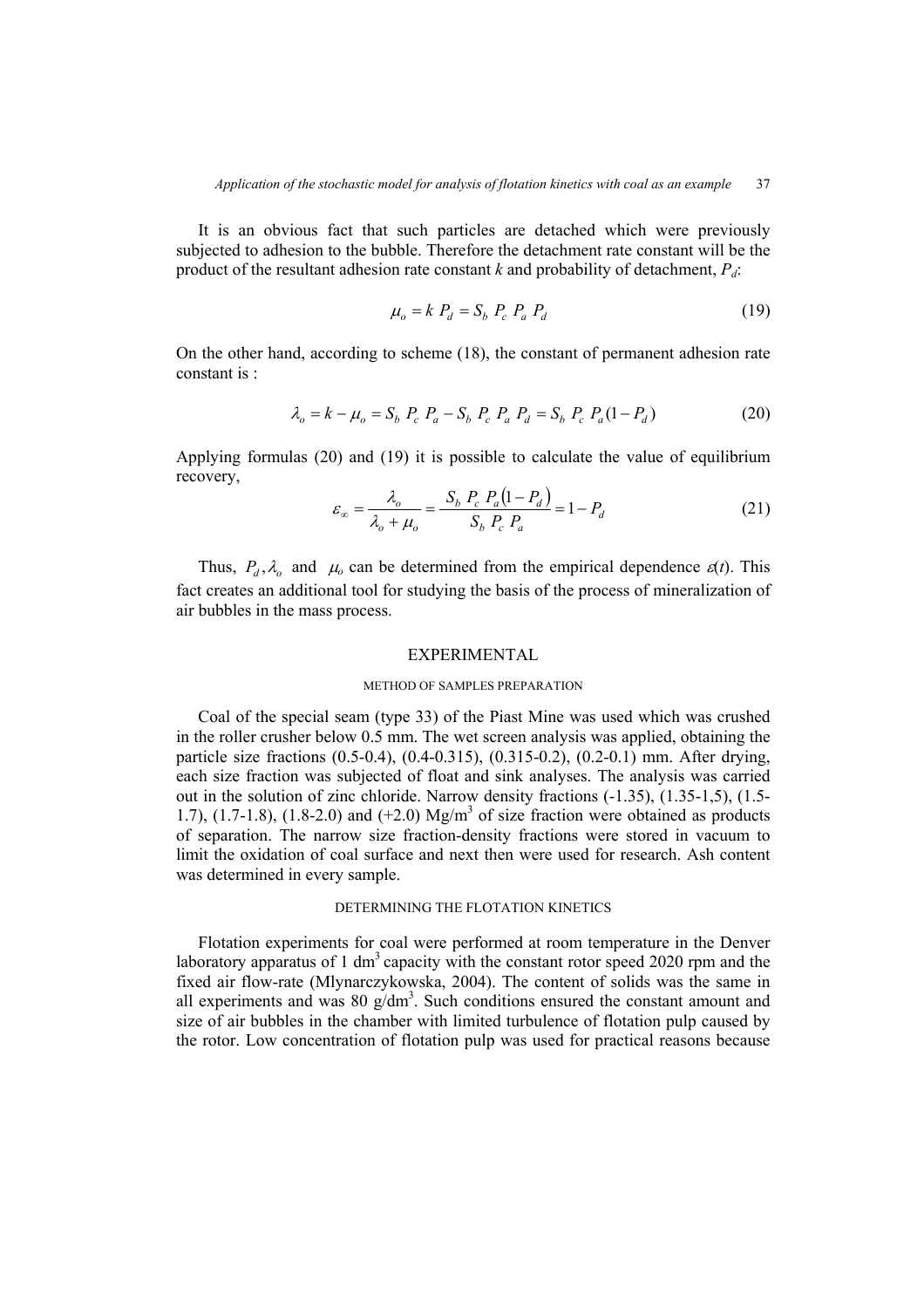at low pulp density it is possible to obtain favourable results of coal flotation (Sablik 1998).

The weighed portion was wetted for 15 min in the solution of the flotation agent of predetermined concentration, next stirred for 5 min without air. The aqueous solution of butanol was used as a collecting and frothing agent which does not change pH of pulp but only decreases the surface tension at the gas – liquid interface which causes the air dispersion in the suspension to increase. Also its adsorption on the surface of air bubbles follows which ensures their stabilization and prevents coalescence (Malysa 2000a,b, Krzan and Malysa 2002). On the basis of initial investigations, proper concentrations of the reagent were selected ensuring the formation of froth of appropriate structure and durability.

In the performed series of investigations the fractioned flotation was carried out in which the concentrates were collected in the following time intervals: 15, 15, 30, 30, 30 s and every 1 min. The time of carrying out the flotation depended on particle sizes and fraction density. As a rule the last froth product was collected after 6 minutes of flotation. The samples were weighed after drying and the ash content was determined.

# RESULTS AND DISCUSSION

The investigations of flotation kinetics of respective densimetric fractions of size fraction 0.2-0.315 mm were performed at butanol concentration of  $2.10^{-3}$  mol/dm<sup>3</sup> and the corresponding surface tension 68.5 mN/m. Its measurements were made by means of the ring method with the digital K9 KRUSS tensometer at room temperature (about  $22^{\circ}$ C). The measurement accuracy was 0.1 mN/m.

The curves of flotation kinetics were drawn according to the results of empirical tests of this sample. The empirical dependences were approximated by model equations of flotation kinetics of the  $1<sup>st</sup>$  order (Eq. (4)). The parameters of this equation,  $\varepsilon_{\infty}$  and k, were calculated in the following way. For the given value  $\varepsilon_{\infty}$ equation (4) can be transformed to the form:

$$
\ln \frac{\varepsilon_{\infty}}{\varepsilon_{\infty} - \varepsilon} = k \ t = y \tag{22}
$$

Next, the constant *k* was calculated by the least square method. The rate of agreement of the model dependence with empirical courses was evaluated by means of the curvilinear correlation coefficient *R:* 

$$
R = \sqrt{1 - \frac{\sum_{i=1}^{n} (\varepsilon_i - \hat{\varepsilon}_i)^2}{\sum_{i=1}^{n} (\varepsilon_i - \bar{\varepsilon})^2}}
$$
(23)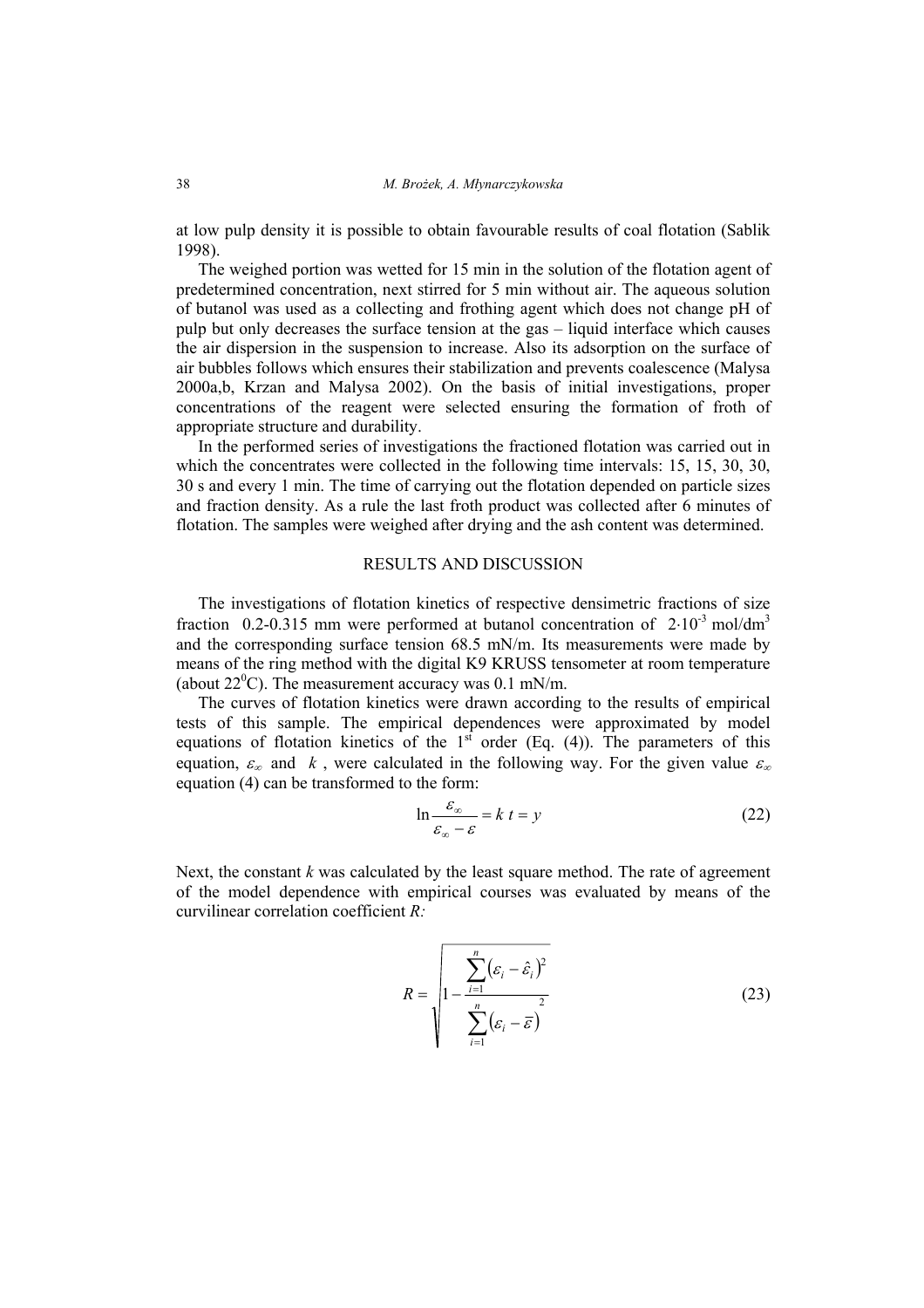in which:  $\bar{\varepsilon}$  – average value of recovery;  $\hat{\varepsilon}$  – value of recovery calculated from the model in the *i*-th point;  $\varepsilon_i$ -experimental value of recovery in the *i*-th point; *n* – number of experimental points. The value  $\varepsilon_{\infty}$  was changed every 0.01 to reach the maximum value of the curvilinear correlation coefficient.

Figure 1 shows the model curves of flotation kinetics. Empirical values are marked by circles. In all cases the curvilinear correlation coefficient is larger than 0.96. Model dependences  $\varepsilon(t)$  are given by each figure. The permanent adhesion rate constant was calculated on the basis of model dependences  $\varepsilon(t)$ , according to formulas (12), (11) and (4):

$$
\lambda_o = \lim_{t \to 0} \frac{d\varepsilon(t)}{dt} = k \varepsilon_\infty \tag{24}
$$

The calculated values of the permanent adhesion rate constant are given by each model dependence. As it can be seen in the quoted results, the resultant adhesion rate constant *k* is practically independent from the ash content.



Fig.1. Flotation kinetics:

density fraction <1.35[ Mg/m<sup>3</sup>],  $A=1.06$  %,  $\varepsilon = 0.63(1-e^{0.245t})$ ,  $\lambda_0 = 0.154$  [1/min], density fraction (1.35-1.5) [Mg/m<sup>3</sup>],  $A = 7.91\%$ ,  $\varepsilon = 0.48(1 - e^{-0.249t})$ ,  $\lambda_0 = 0.12$  [1/min], density fraction (1.5-1.7) [Mg/m<sup>3</sup>],  $A=23.18\%$ ,  $\varepsilon = 0.41(1 - e^{-0.25t})$ ,  $\lambda_0=0.102$  [1/min], density fraction (1.7-1.8) [Mg/m<sup>3</sup>],  $A = 36.32 \%$ ,  $\varepsilon = 0.30(1 - e^{-0.246 t})$ ,  $\lambda_0 = 0.074$  [1/min], density fraction (1.8-2.0) [Mg/m<sup>3</sup>],  $A=48.71\%$ ,  $\varepsilon = 0.20(1 - e^{-0.245t})$ ,  $\lambda_0=0.079$  [1/min], density fraction > 2.0 [Mg/m<sup>3</sup>],  $A = 77.63$  %,  $\varepsilon = 0.12(1 - e^{-0.249t})$ ,  $\lambda_0 = 0.03$  [1/min].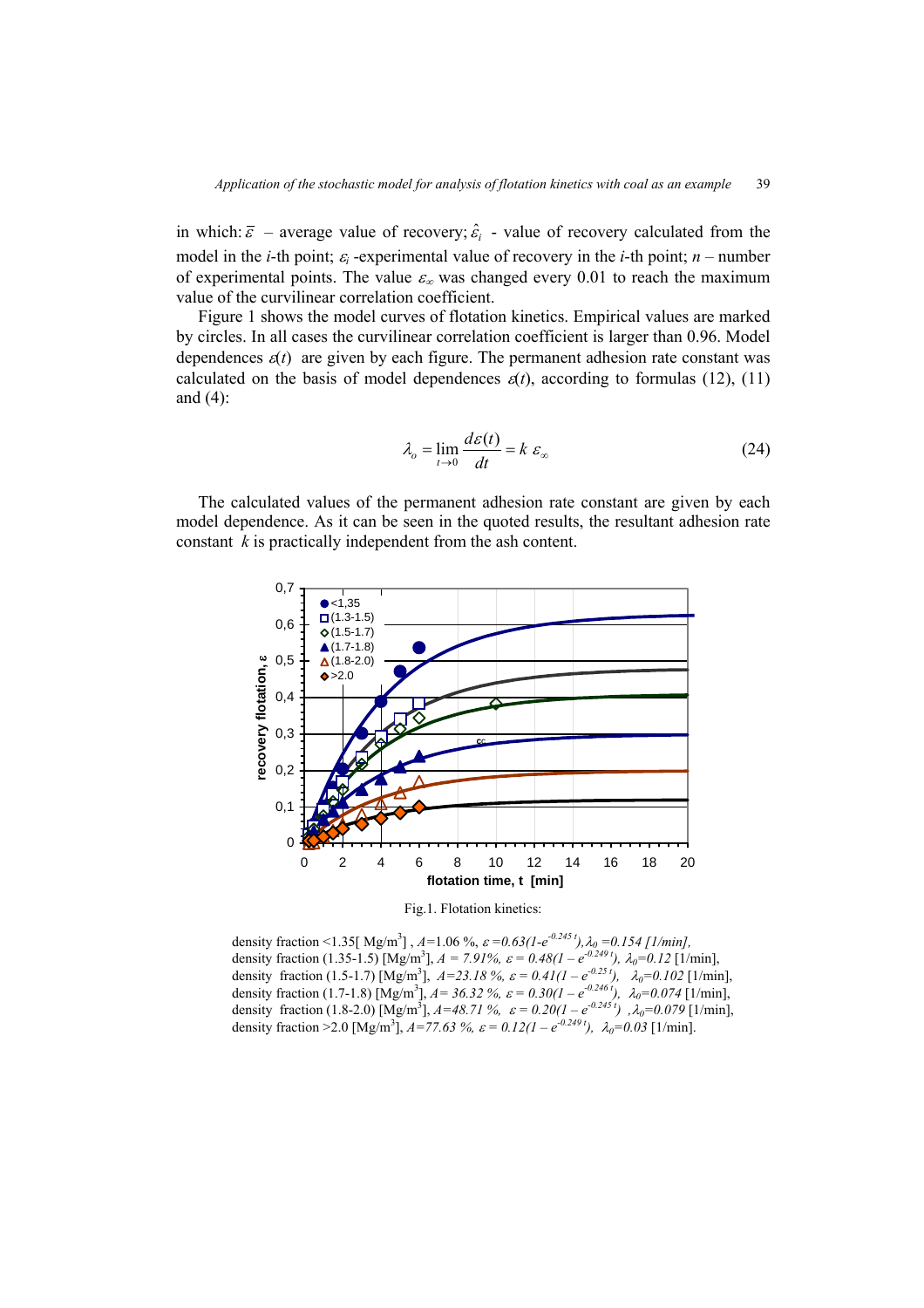This constant, according to formula (16), is proportional to the product  $P_cP_a$ . The probability of adhesion is expressed by the following formula (Yoon and Mao 1966, Schimmoler et al*.* 1993).

$$
P_a = \exp\left(-\frac{E}{E_k}\right) \tag{25}
$$

where:  $E - \text{size of energy barrier of the particle-bubble interaction; } E_k - \text{kinetics}$ energy of the particle, necessary to form the bubble-particle aggregate. Energy barrier *E* grows with the increase of ash content. Also the particle kinetic energy increases because is proportional to particle density which grows with the increase of ash content. Accordingly, the value of the expression under the exponent may change slightly (i.e. increase) with the growth of ash content. If we take into consideration the fact that with the growth of particle density also the probability of collision increases (Nguyen Van and Kmet 1992), then the product of both probabilities may remain constant. On the other hand, the constant of permanent adhesion decreases with the growth of ash content.



Fig. 2. The permanent adhesion rate constant as a function of ash content in the sample of particle size distribution (0.2-0.315) mm;  $\lambda_0 = 0.15$  e<sup>-2A</sup>

Figure 2 presents the dependence of permanent adhesion rate constant on ash content in the sample under flotation. The following empirical model was proposed:

$$
\lambda_o(A) = a e^{-b A} \tag{26}
$$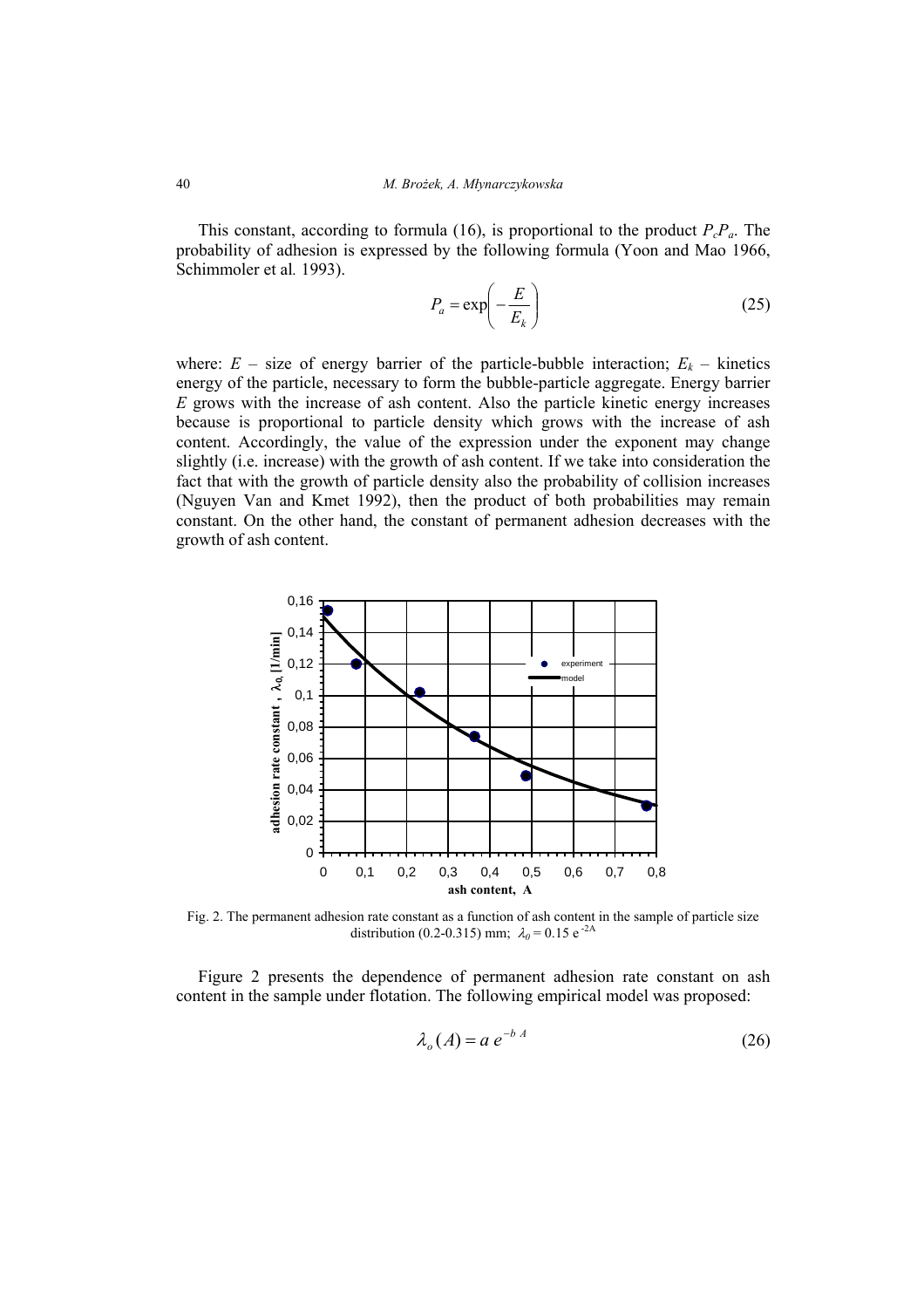where: *a* and *b* – empirical constants while  $a = \lambda_0(0)$  is the permanent adhesion rate constant for the ash free coal. It will depend on the coal type, its petrological composition, surface oxidation rate, particle size, etc. and physicochemical and dynamic conditions in the flotation chamber. The constant *b*, with the above factors, will depend first of all on the composition of coal mineral matter. For the sample tested here, the dependence  $\lambda_o(A)$  is expressed by the formula:

$$
\lambda_o(A) = 0.15 \, e^{-2 \, A} \tag{27}
$$

The index of curvilinear correlation is 0.99990 which proves good compatibility of the proposed model dependence with experimental values.

# **CONCLUSIONS**

The deterministic model of kinetics of batch flotation of coal of the  $1<sup>st</sup>$  order with 2 parameters (Eq. 4) does not comprise quantitatively all sub-processes present in bubbles mineralization. The experiment showed that the resultant flotation rate constant in this model is practically independent from the ash content. This fact can be explained by means of the stochastic model of birth and death. The flotation rate constant in the stochastic model achieves the interpretation of the resultant adhesion rate constant which is the sum of the permanent adhesion rate constant and detachment rate constant. With the growth of ash content the permanent adhesion rate constant decreases and the detachment rate constant increases so that their sum remains constant. It can be assumed that all particles of the non-zero rate of exposition of the coal substance on the particle surface are subjected to adhesion to bubbles. Yet, on the surface of particles of low ash content, i.e. high content of the coal substance, the three-phase contact is formed with a large perimeter and it will be, consequently, a permanent connection. At a low content of coal substance and a low rate of exposition, this connection will be less permanent because of the smaller perimeter of the threephase contact. Therefore the process of particles detachment will be more intense.

# ACKNOWLEDGEMENTS

The paper has been written within the European Union grant "Scientific Network - Surfactant and Dispersed Systems in Theory and Practice". Contract no INCO-CT-2003-003355, and supported by a grant of the National Research Committee no 4 T12A 035 30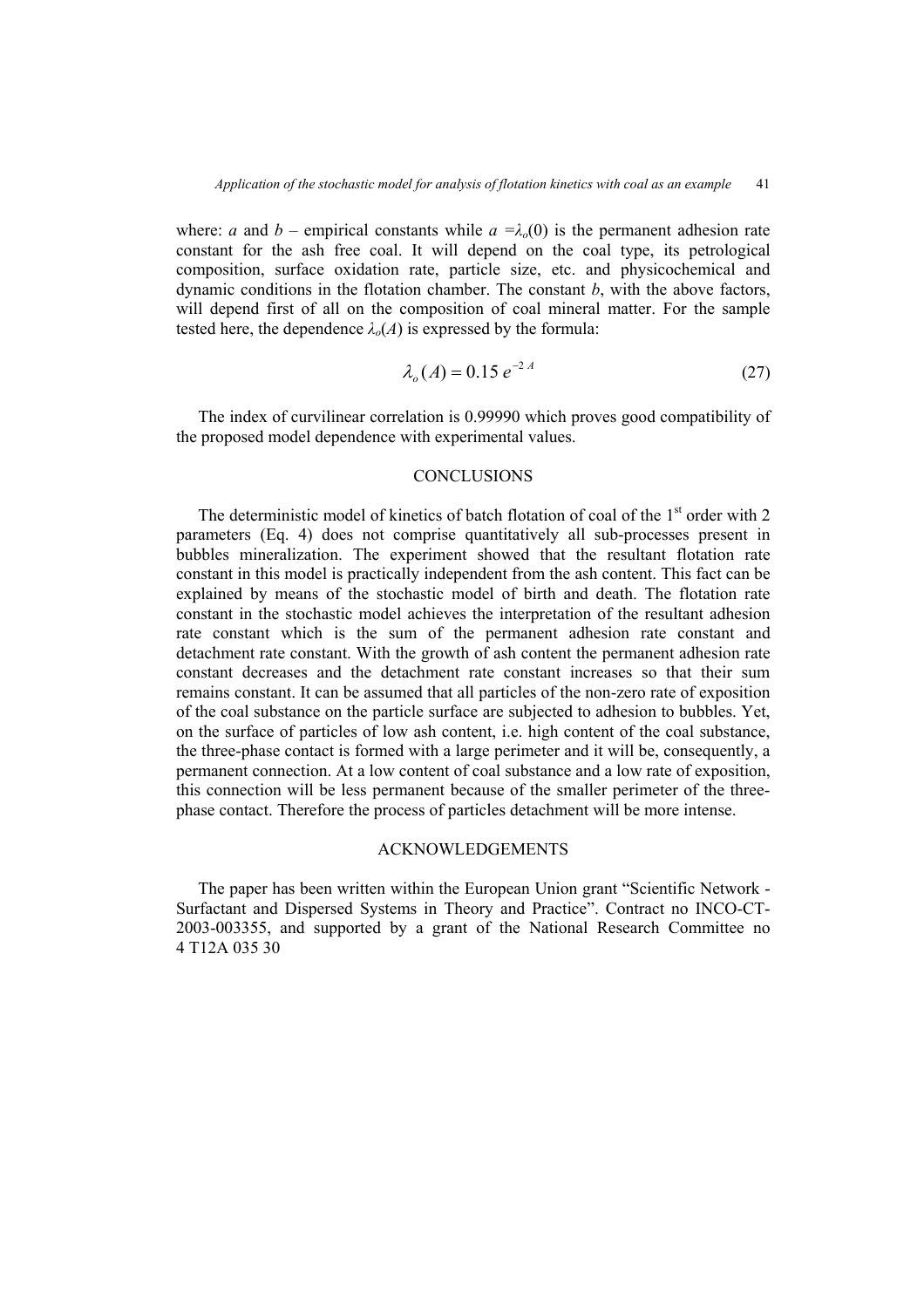#### **REFERECES**

BAILEY N.T.J., (1964), *The Elements of Stochastic Processes with Application to the Natural Sciences*. John Wiley & Sons, New York, London, Sydney.

BELOGLAZOV K.F., (1947), *Principles of flotation process*. Metallurgizdat (in Russian).

BOGDANOV O.S., HAINMAN V.J., MAXIMOV I.I., (1964), *On certain physical-mechanical factors determining the rate of flotation*, Proc. VII IMPC, New York, Gordon & Breach, p.169 – 174.

BUSHELL C.H.G., (1962), *Kinetics of flotation*. Trans. AIME 223, 266-278.

COLLINS G.L., JAMESON G.J., (1976), *Experiments on the flotation of fine particles. The influence of particle size and charge*, Chem. Eng. Sci., 31, 985-991.

DRZYMALA J., (2001), *Podstawy mineralurgii,* Oficyna Wydawnicza Politechniki Wrocławskiej.

GEIDEL T., (1985), *Probability of attachment between mineral grains and air bubbles and its relation to flotation kinetics,* Aufber. Technik 26, 287-294.

HARRIS C.C., RIMMER H.W., (1966), *Study of two-phase model of the flotation process,* Trans. IMM, 75, 153-162.

HARRIS C.C., (1978), *Multiphase model of flotation machine behaviour*, Int. J. Miner. Process., 5, 107- 129.

HONAKER R.Q., OZSEVER A.V., (2003), *Evaluation of the selective detachment process in flotation froth*, Minerals Engineering, 16, 975-982.

- IMAIZUMI T., INOUE T., (1963), *Kinetic consideration of froth flotation*, Proc. VI IMPC, Cannes 1963, pp. 581-593.
- INOUE T., IMAIZUMI T., (1968), *Some aspects of flotation kinetics,* Proc. VIII IMPC, Leningrad, vol. II, p.386-398.

KAPUR P.C., MEHROTRA S.P., (1973), *Phenomenological model for flotation kinetics*, Trans. IMM, 82, 229–234.

KAPUR P.C., MEHROTRA S.P., (1974), *Estimation of the flotation rate distributions by numerical inversion of the Laplace transfor,* Chem. Eng. Sci., 29, 411-415.

KRZAN M., MALYSA K., (2002), *Profiles of local velocities of bubbles in n-butanol*, *n-hexanol and n-nonanol solutions*, Coll. Surfaces. A: Physicochemical and Engineering Aspects, 207, 279-291.

- LASKOWSKI J.S., Xu Z, Yoon R.H., (1991), *Energy barrier in particle-to-bubble attachment and its effect on flotation kinetics*, Proc. XVII IMPC, Dresden, vol.2, 237-249.
- LAZIC P., CALIC N., (2000), *Boltzman's model of flotation kinetics,* Proc. XXI IMPC (Rome), vol.B, p.B8a 87-93.
- LITWINISZYN J., (1966), *Colmatage scouring Kinetics in the Light of Stochastic Birth Death Process*, Bull. Pol. Acad. Sci., XV, 907-911.
- LOVEDAY B.K., (1966), *Analysis of froth flotation kinetics*. Trans. IMM, 75, 219-225.
- MAKSIMOV I.I., EMELJANOV I.I., (1983), *The effect of turbulence on detachment process in the flotation pulp.* Obogascenie rud, no 2, 16-19.
- MALYSA E., (2000a), *Wpływ uziarnienia na wyniki flotacji węgla kamiennego*. Gosp. Surowcami Mineralnymi, 16, 29-41.
- MEHROTRA S.P., Kapur P.C., (1974), *The effects of aeration rate, particle size and pulp density on the flotation rate distribution.* Powder Technology, 9, 213-219.
- MEHROTRA S.P., KAPUR P.C., (1975), *The effect of particle size and feed rate on the flotation rate distribution in a continuous cell,* Int. J. Miner. Process., 2, 15-28.
- MELKICH V.I., (1963a), *A statistical theory of the flotation process,* Obogascenie rud, no 6, 17–20 (in Russian).
- MELKICH V.I., (1963b), *The equation of statistical dynamics of the flotation process,* Obogascenie rud. no 4, 26 – 28 (in Russian).
- MELKICH V.I., (1964), *Experimental verification of statistical model of the flotation process.* Obogascenie rud, no 5, 42-43 (in Russian).
- MIKA T., Fuerstenau D., (1968), *A microscopic model of the flotation process*, Proc. Proc. VIII IMPC, Leningrad, vol. II, pp.246-269.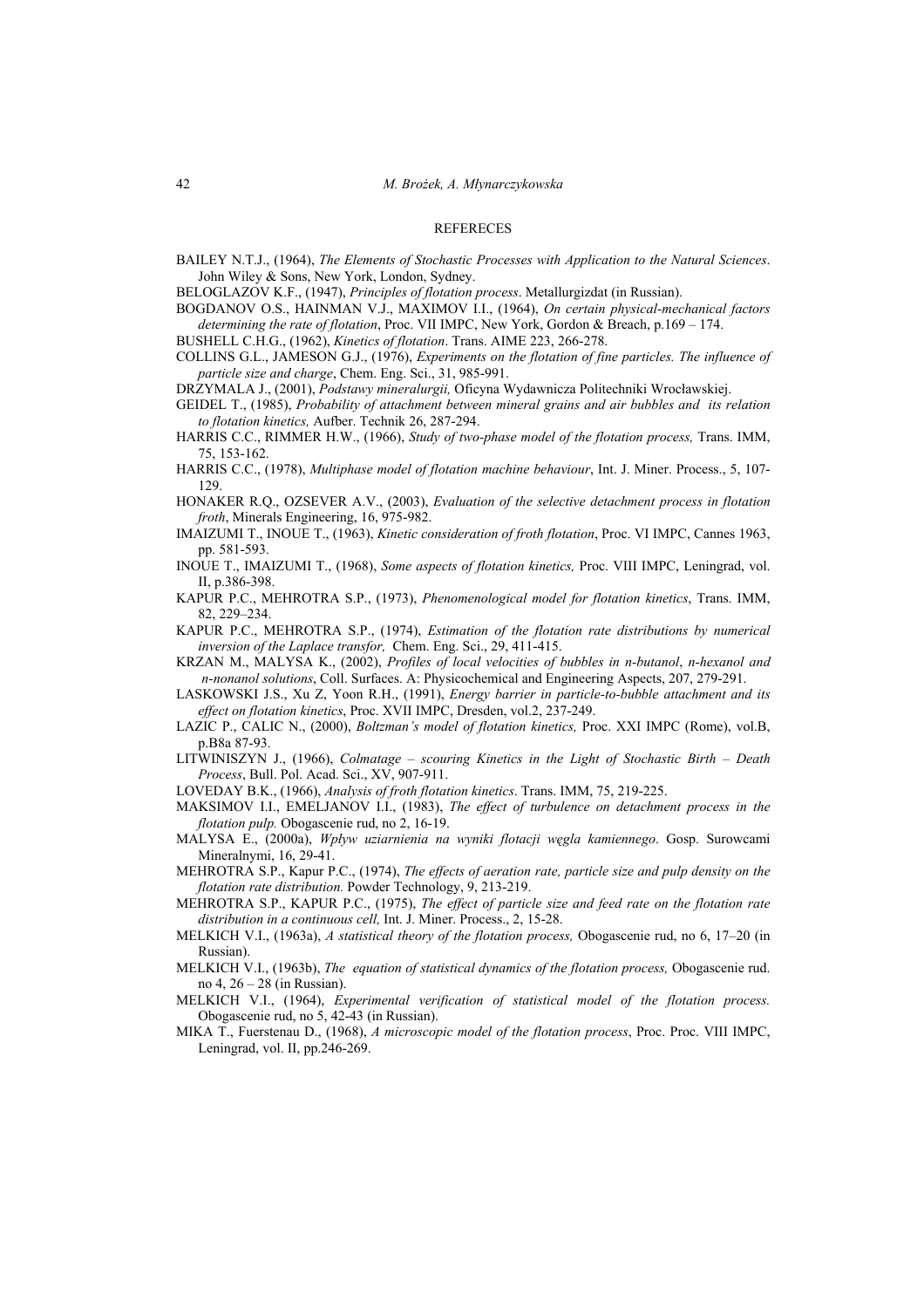- MLYNARCZYKOWSKA A., (2004), *Wpływ parametrów fizycznych i fizykochemicznych na kinetykę flotacji surowców na przykładzie węgla,* Praca doktorska, Biblioteka Główna AGH, Kraków, Poland
- NGUYEN VAN A., KMET S., (1992), *Collision efficiency for fine mineral particles with single bubble in a countercurrent flow regime*, Int. J. Miner. Process., 35, 205-223.
- POGORELYJ A.D., DEMIDO N.M., MATVEJEV I.I., (1961a), *The certain principles of performance of multi-cell flotation machine,* Izv. VUZ Tsvetnaja Metallurgia, no 6, 16-25 (in Russian).
- POGORELYJ A.D., (1961b), *On flotation characteristic of industrial pulp,* Izv. VUZ Tsvetnaja Metallurgia, no 5, 59-68 (in Russian).
- POGORELYj A.D., (1962), *The range of application of Beloglazov equation of the flotation kinetics,* Izv. VUZ Tsvetnaja Metallurgia, no 1, 33-40 (in Russian).
- RADOEV B.P., ALEXANDROVA L.B., TCHALJOVSKA S.D., (1990), *On the kinetics of froth flotation. Int.,* J. Miner. Process., 28, 127-138.

SABLIK J., (1998), *Flotacja węgli kamiennych*. Główny Instytut Górnictwa, Katowice, Poland.

- SCHIMMOLLER B.K., Luttrell G.H., Yoon R.H., 1993. *A combined hydrodynamic surface force model for bubble – particle collection,* Proc. XVIII IMPC, Sydney, vol.3,p.751-756.
- SCHUHMANN R., (1942), *Flotation kinetics I. Methods for steady-state study of flotation problems,*  J. Phys. Chem. 46, 891 – 902.
- SCHULZE H.J., (1977), *New theoretical and experimental investigations on stability of bubble particle aggregates in flotation: a theory on the upper particle size of floatability,* Int. J. Miner. Process., 4, 241-259.
- SCHULZE H.J., (1992), *Interface actions in mineral processes,* Aufber. Technik, 33, 434-443.
- SIWIEC A., (1982), *Models of selected treatment processes*, Sci. Bull. University of Mining and Metallurgy no. 884, 51-56 (in Polish).
- STACHURSKI J., (1970), *The Mathematical Model for the Ion–Extraction Flotation Process,* Archiwum Górnictwa, 15, 219-229.
- SUTHERLAND K.L., (1948), *Physical chemistry of flotation XI kinetics of the flotation process,* J. Phys, Chem. 52, 394-425.
- SZATKOWSKI M., FREYBERGER W.L., (1985), *Kinetic of flotation with fine bubbles,* Trans. IMM,94, 61-70.
- TILLE R., PANU G., (1968), *Some considerations on flotation kinetics,* Proc. VIII IMPC, Leningrad, vol. II, p.487-499.
- TOMLINSON H.S., FLEMING M.G., (1963), *Flotation rate studies.* Proc. VI IMPC, \Cannes, Pergamon Press, Oxford – New York, pp. 563-579.
- TRAHAR W.J., WARREN L.J., (1976), *The flotability of very fine particles a review*. Int. J. Miner. Process., 3, 103-131.
- VANANGAMUDI M., RAO T.C., (1986), *Modelling of batch coal flotati*on. Int. J. Miner. Process.,16, 231-243.
- VARBANOV R., FORSSBERG E., HALLIN M., (1993), *On the modeling of the flotation process,* Int. J. Miner. Process., 37, 27-43.
- VOLIN M.E., SWAMI D.V., (1964), *Flotation rates of iron oxides*, Proc. VII IMPC, New York, Gordon & Breach, p.193-206.
- WOODBURN E.T., KING R.P., COLBORN R.P., (1971). *The effect of particle size distribution on the performance of a phosphate flotation process,* Metall. Trans., 2, 3163-3174.
- XU CHANGLIAN, (1985), *Kinetic models for batch and continuous flotation in a flotation column,* Proc. XV IMPC, Cannes, vol. III, p.16-27.
- YOON R.H., MAO L., (1996), *Application of extended DLVO theory, IV. Derivation of flotation rate equation from first principles*, J. Coll. Int. Sci. 181, 613-626.
- ZAIDENBERG I. S., LISOVSKIJ D.I., BUROVOJ I.A., (1964), *On certain approach to mathematical modelling of the flotation process,* Tsvetnye Metally, no 7, 24-29 (in Russian).
- ZUNIGA H.G., (1935), *Flotation recovery is an exponential function of its rate*, Bol. Soc. Nac. Min., Santiago 47, 83-86.